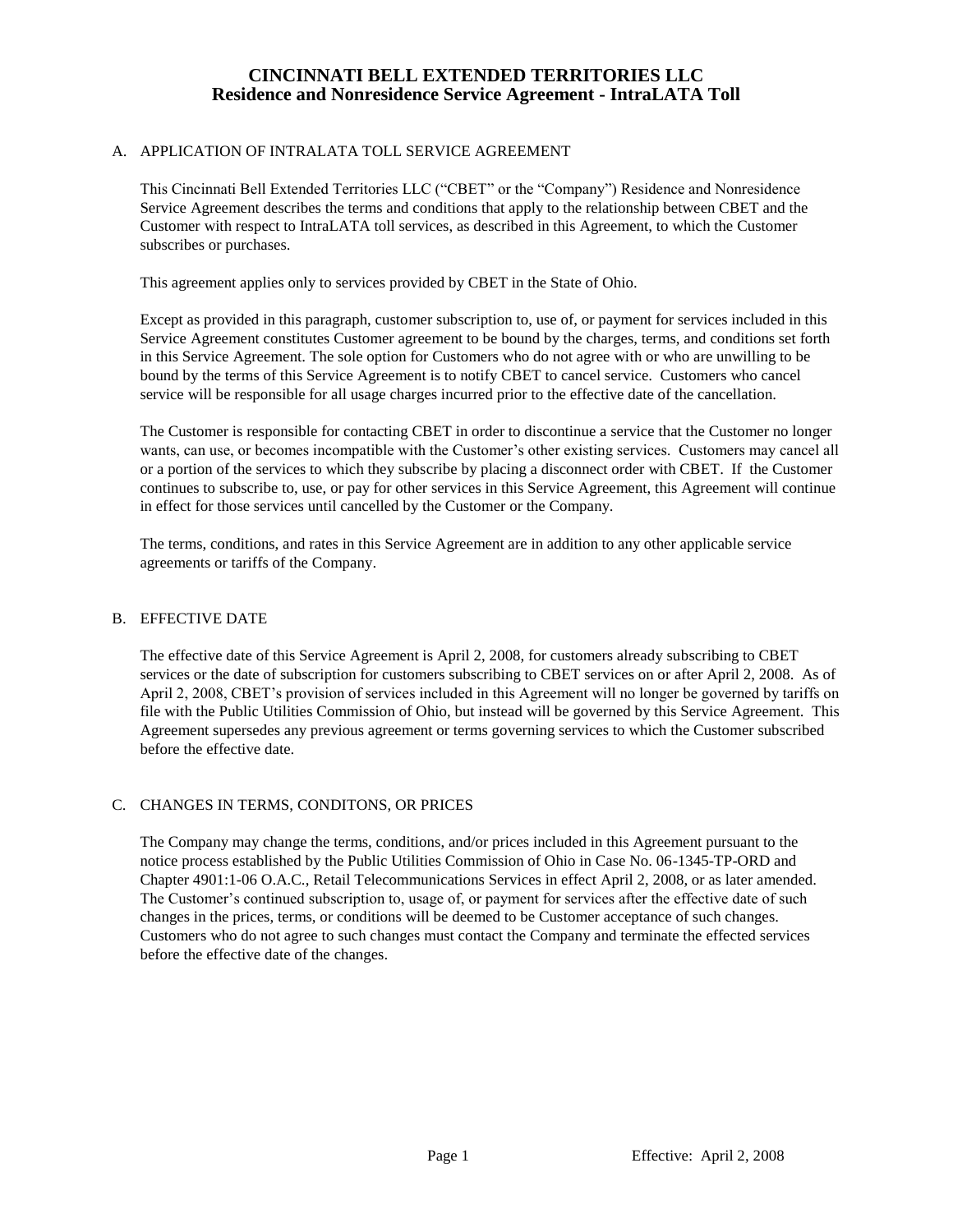#### D. SERVICE DESCRIPTION

IntraLATA Toll Service provides a connection between two exchange access lines or trunks within the same LATA and within the State of Ohio where local calling does not apply. The Company only provides IntraLATA Toll Service in certain situations where calls are not routed through a pre-subscribed interexchange carrier or a presubscribed local (intraLATA) toll provider.

1. Service Availability

The Company's IntraLATA Toll Service is not available for pre-subscription. Customers may pre-subscribe to any other available provider of their choice for IntraLATA toll calling. The Company's IntraLATA toll service is only provided on certain operator handled toll calls.

IntraLATA Toll Service is not available from the Company in Service Area A.

IntraLATA Toll Service is available from the Company in Service Area B.

For a description of the Service Areas, see Cincinnati Bell Extended Territories LLC Exchange Services Tariff, PUCO No. 1, Section 4.

2. Terms and Conditions

The terms, conditions, and regulations in this IntraLATA Toll Service Agreement are in addition to any applicable terms, conditions, or regulations in the Company's tariffs, the Company's Nonresidence Service Agreement - Local Telephone Services, or any other applicable service agreements with the Company.

3. Rate Structure

IntraLATA Toll Service is provided on a per minute basis, and the rates are defined in terms of initial minutes, additional minutes, service charges, and discounts, as follows.

a. Initial Minute

Initial minute rates are for connections of one minute or less.

b. Additional Minutes

Additional minute rates are for each additional whole minute and any fractional minute beyond the initial minute during which connection continues. That is, the call length will be rounded up to the nearest whole minute when determining the number of additional minutes. A charge applies to each additional minute of use.

c. Service Charges

A service charge applies to each operator-handled call, except for emergency calls. Terms, conditions, rates, and charges for IntraLATA toll service are shown in the company's Exchange Services Tariff, PUCO No. 1.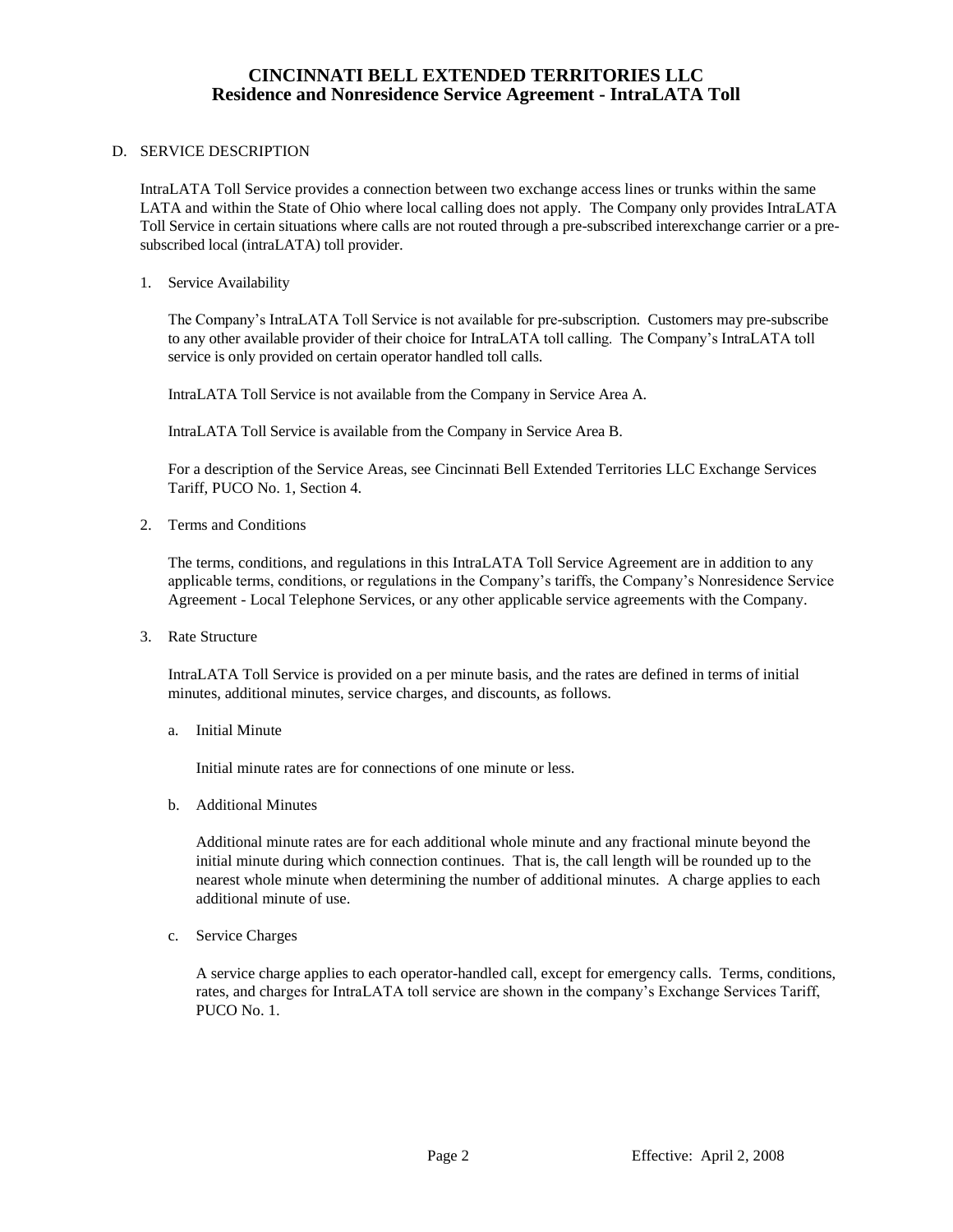d. Discounts for TDD Lines and Calls Placed Through the Telephone Relay Service (TRS)

TDD lines maintained by non-profit organizations or governmental agencies, upon written application and verification that such lines are maintained for the benefit of the disabled, are eligible to receive a 70% discount on the IntraLATA Toll Service per minute rates. If the computed charges include a fraction of a cent, the fraction is rounded down to the next whole cent.

All IntraLATA Toll Service calls placed through the Telephone Relay Service (TRS) are eligible to receive a 70% discount off the IntraLATA Toll Service per minute rates. The discount shall not apply to sponsor charges associated with calls placed to pay-per-call services, such as 900, 976, or 900-Like services. If the computed charges include a fraction of a cent, the fraction is rounded down to the next whole cent.

These discounts do not apply to any service charges.

4. Timing of Messages

For customer-dialed and operator-handled station-to-station calls, a message starts at the time communication is established between the calling station and the called telephone number, the PBX, or other communications system.

For operator-handled person-to-person calls, a message starts at the time communication is established between the person calling and the particular person called, another party acceptable to the person calling, or a PBX station reached through a PBX attendant.

Chargeable time ends when the calling station "hangs up" thereby releasing the network connection. If the called station "hangs up" but the calling station does not, chargeable time ends when the network connection is released either by automatic timing equipment in the telecommunications network or by the Company operator.

Chargeable time does not include time lost because of faults or defects in the service.

5. Emergency Calls

IntraLATA Toll calls to Governmental Emergency Service Agencies are provided at no charge when the calls meet the criteria in following:

- a. Call is to fire-fighting, police, Ohio State Highway Patrol, or emergency squad services (as designated by the appropriate governmental agency), provided that the called party answers emergency service calls on a personally attended (live) twenty-four hour basis, 365 days a year.
- b. Call is for an emergency meaning that the call is of short duration in order to seek assistance under conditions that threaten human life and/or property and requires prompt corrective action.
- 6. Limited Conversation

The Company reserves the right to limit the length of conversations in times of emergency if a shortage of facilities occurs.